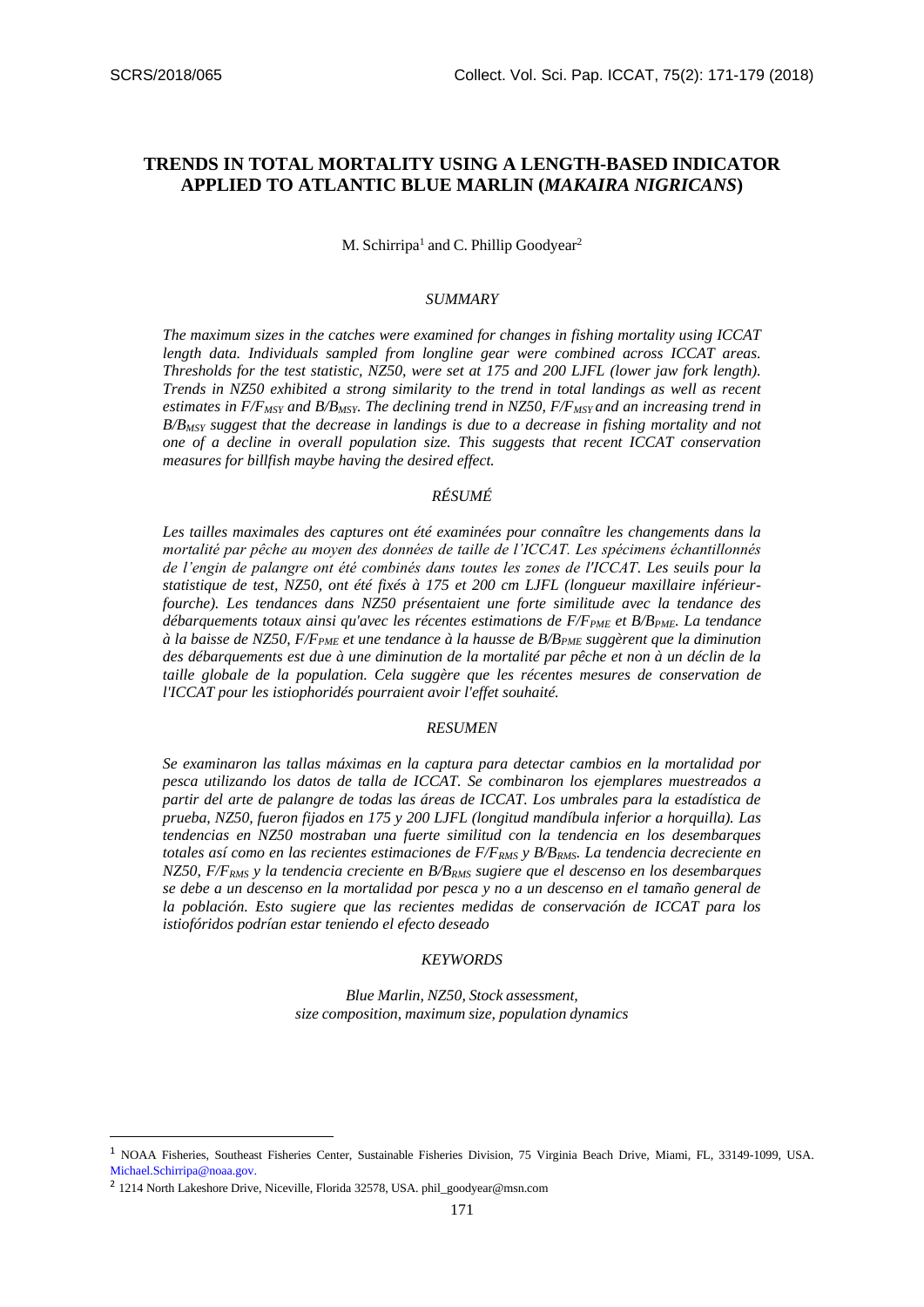## **1. Introduction**

The assessment of the overall status of the Atlantic blue marlin population has always posed problems brought about by its data limited situation. Landings are not known with a great deal of certainty and CPUE trends are often times either conflicted or lack the contrast necessary to estimate overall productivity. However, length information is available from 1970-2016 and is likely the data collected with the highest degree of certainty. This situation makes blue marlin a good candidate for the exploration of length-based analysis.

The size distribution of the catch is an important characteristic considered in stock assessments. The mean and maximum sizes are readily understood indicators of population health because fishing tends to progressively reduce the abundance of older, larger fish in the population. The mean easily understood but because the maximum tends to increase with sample size it usually receives less attention during the assessment process. Goodyear (2015a, b) introduced a metric to monitor maximum size based on the position of an arbitrary large size threshold in the cumulative distribution of sizes in the catch. The statistic, termed NZ50, is the smallest number of observations which will include fish  $\geq$  that threshold half the time and is uniquely determined by the cumulative probability (p) at the level of the threshold in the population from which the sample is drawn. Goodyear (2015a) showed NZ50 to be a sensitive indicator of changes in fishing mortality where gear selectivity is constant. Consequently, NZ50 from empirical estimates of cumulative size distributions of catch can be an indicator of changes in fishing mortality. Here we use this metric to explore size data from Atlantic blue marlin fisheries for patterns in the frequencies of the largest fish in the catches that might signify important changes in fishing mortality.

NZ50 is a measure magnitude of the impact of fishing. It is an estimate of the least number of observations required of a random sample to include one or more individuals a specified (threshold) size in 50% of such samples. Put another way, the smallest number of observations which will include a fish at least as big half the time. The impacts of fishing on numbers of observations needed to observe a large fish are in contrast to the changes in mean lengths for the same mortality combinations.

In contrast to mean size of the catch, NZ50 would be a particularly sensitive indicator of population recovery due fishing conservation measures.

# **2. Method**

NZ50 is the least number of observations required of a random sample to include one or more individuals  $\ge a$ specified threshold size in 50% of samples (the smallest number of observations required of a sample to include at least one observation at least as big as the threshold half the time). It is completely determined by the threshold value of p in the cumulative probability distribution of sizes in the catch (sample population) and can be calculated using the relation (Goodyear 2016):

## $NZ50 = (0.5)log(p)$

The NZ50 methodology makes several assumptions, the violation of which can result in varying degrees of bias.

The first assumption is that the selectivity of the gears being sampled not changed over the time period of examination. Such changes can be caused either by changes in the ratio of the length samples collected between gear types of differing selectivities, or by changes in selectvity (or sampling) of the individual participating gear types. The majority of blue marlin landings are from longline gear (**Figure 1**). The gear specific landings show little indication of change in ratio between gear types except for the introduction of artisanal fishery in the mid- 1970's. However, the classification "artisanal" is broad and contains several gear types (gillnet, short longline and handline) with an unknown catch distribution between those gears. Thus, we could not be assured that the data met the required criteria. Therefore, to ensure that the assumption of a constant sample ratio between gears and selectivities would not be an issue, the estimation of NZ50 was conducted on longline gear lengths only.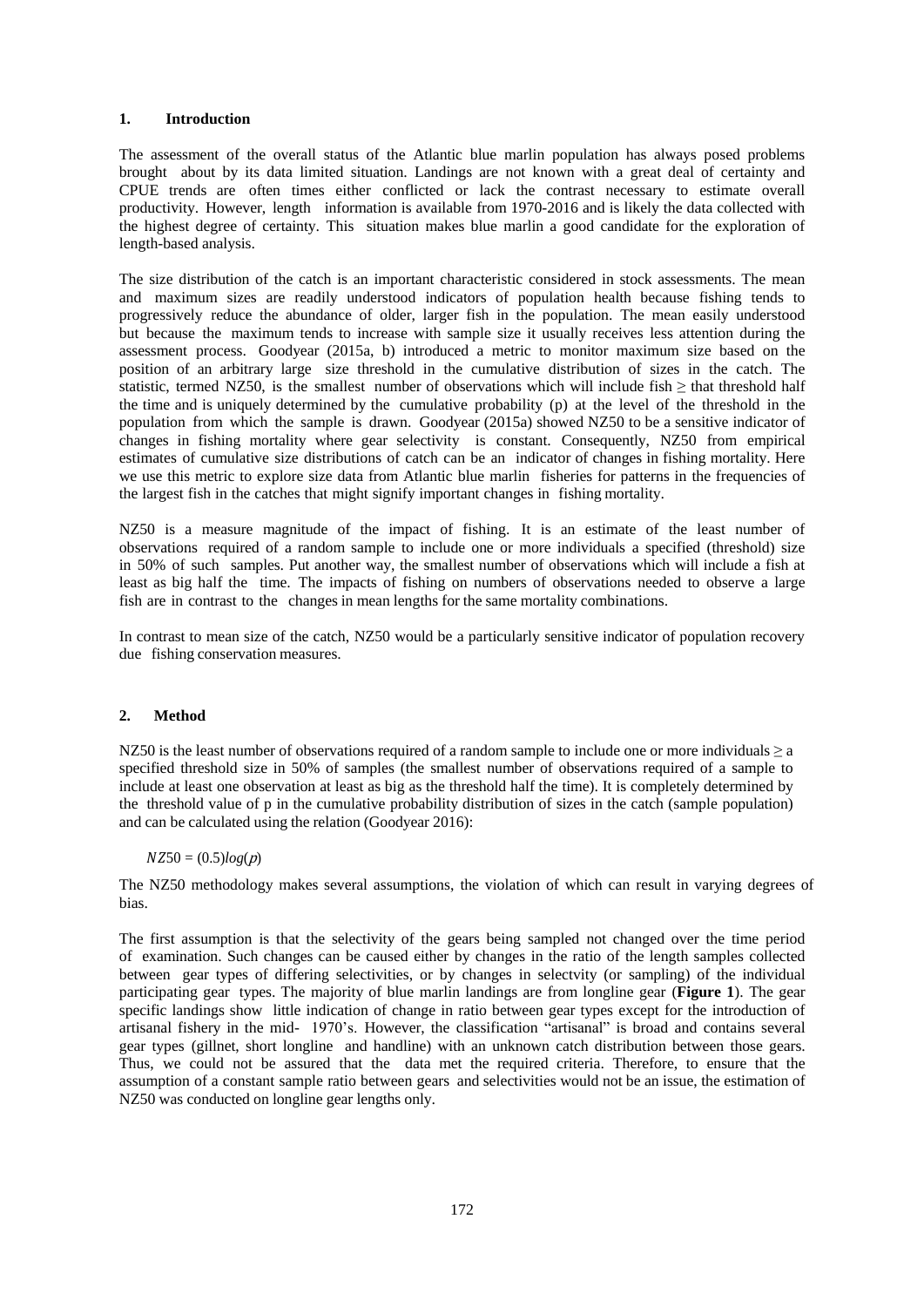It is reasonable to assume that, for the most part, the selectivity of the longline gear has not changed significantly over the time period of analysis. While the depth of that the gear is fished is known to have changed over time, this has presumably only changed the overall catchability of the gear and not the underlying selectivity. While there was an introduction of circle hooks in 2005, this regulation would also effect only catchability as there has been no evidence of size related effect of these hooks. Although minimum size regulations were in acted for recreational caught blue marlin, no evidence of truncation in the length composition was evident (**Figure 2 top**).

Length composition data for this analysis was provided by the ICCAT Secretariat. Overall compositions were created from observed samples weighted by the catch associated with that sample. The NZ50 estimates of the trends in fishing mortality were compared to the estimates of the 2018 continuity stock assessment, conducted with the integrated assessment modeling platform Stock Synthesis. The continuity stock assessment here is defined as having the same model structure as the 2010 stock assessment with only the data updated. However, to ensure independence between the two estimated trends, the stock assessment was fit with all length data removed.

# **3. Results**

Mean length of blue marlin caught from all longline gear indicates a decline trend from 1970 to 2000 where after a slight increase with a leveling off in 2005 (**Figure 2**). Assuming that non-random sampling is not an issue, the initial declining trend could be an indication of, *et alia*, increased fishing mortality, an increase in recruitment, or a change in gear configuration that overall resulted in larger fish being less vulnerable to the gear. The correlation of the trend with the trend in landings suggests that perhaps increased fishing mortality may be the cause.

Estimates of NZ50 for threshold of 175 and 200 cm LJFL are presented by year in **Table 1.** The number of samples per year ranged from 55 (1974) to 5160 (1996) with an average of 1447. The total number of length bins considered was 84 (25-430 cm). Consequently, estimates of NZ50 for 1973 (N=80), 1974  $(N=55)$ , 1979  $(N=73)$  are less certain than those years with larger (approximately > 1000). The cumulative frequency distribution of a sample of years, along with the 200 cm threshold, is shown in **Figure 3, bottom**. Similar distributions (for each years) were used to calculate the annual NZ50 values. Examination shows a pattern of the position of the perceived  $50<sup>th</sup>$  percentile can be detected. The pattern begins with the percentile moving from the larger lengths during the earliest years (1975, 1985), a progression to smaller lengths during the middle years (1995, 2005), and then back to the larger lengths in the latest year (2015).

The NZ50 method was originally conceived as applying to the very largest fish in a population (high thresholds). That requires very large sample sizes. However, it has been shown that the method also works well with lower thresholds which has the obvious advantage of including more of the length composition distributions. The remaining results apply to analysis carried our using a threshold of 200 cm. The annual trend in NZ50 was examined with a with a 2 year lag. This was considered appropriate given that NZ50 represents fishing mortality from previous years. The trends in landings and NZ50 showed a marked similarity to the trend in overall landings (**Figure 4**). Both trends generally increase during the late 1990, after which both depict a declining trend thereafter. The decline in both the landings and NZ50 in the last seven years (2010-2016) is during a time period that corresponds to with the conservation measures put into place for Atlantic blue marlin.

The synchronous trends suggests that the decreasing landings are due to a decrease in fishing mortality, rather than a steadily declining population size. This could be taken as an indicator that conservations are having the desired effects.

There was strong agreement between the trend in NZ50 and the trend in F/Fmsy from the stock assessment in the early years (**Figure 5**). The agreement is not as strong after 2000 with the NZ50 trend following the trend in landings more closely than the assessment model. While it was hypothesize that this may be due to the fact that the length information was not included in the stock assessment model which may provide important information on the trend in mortality, this was investigated and found not to be the case. While the agreement between these two independent approaches is not unequivocal, still greatly increases the veracity of each of the trends. The recent downward trend of the two mortality indicators as well as the landings suggests that the landings are decreasing due to a decrease in mortality rather than a lower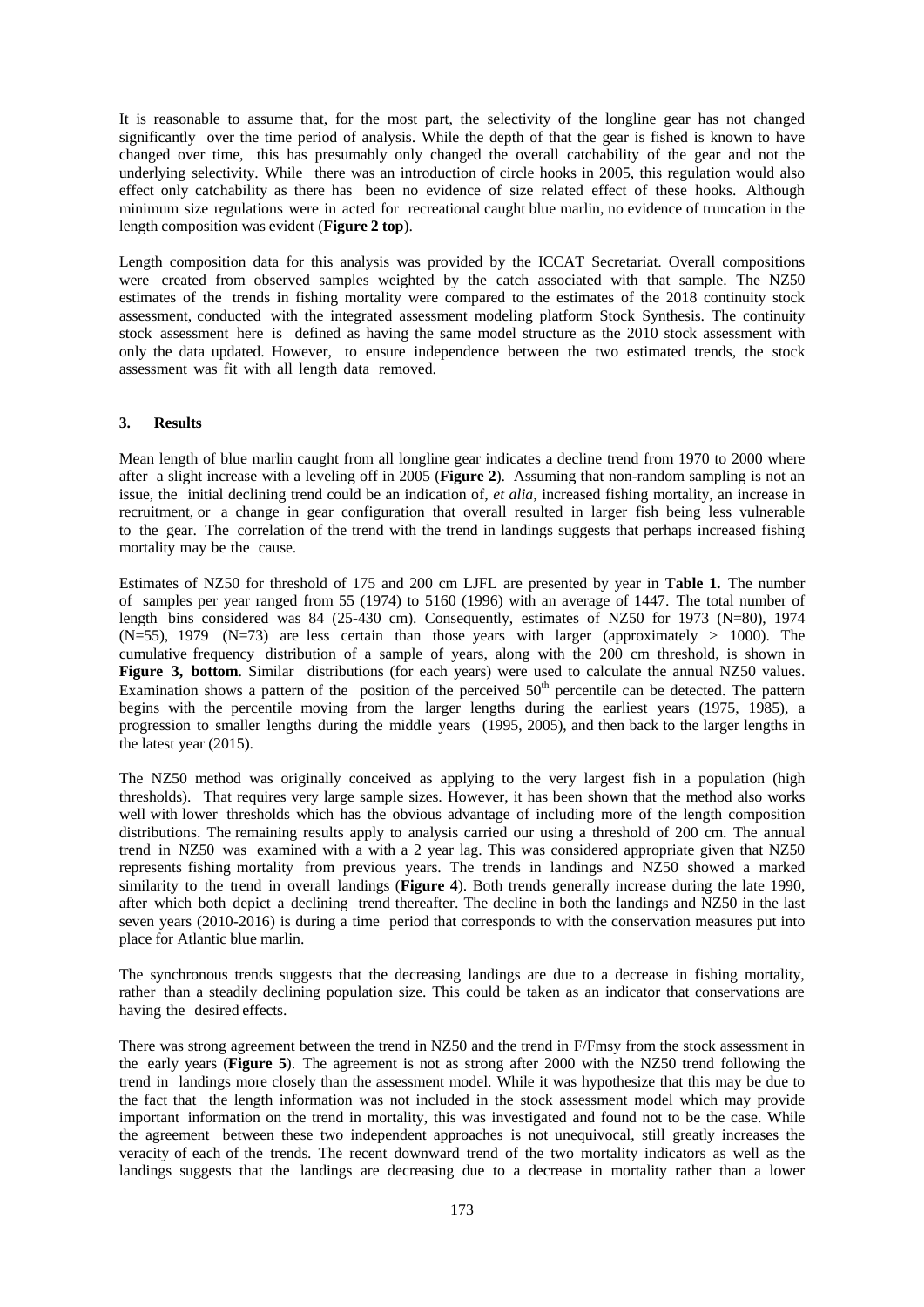population size. However, these observations do not lead to conclusion that the conservations measure are adequate enough to result in an increasing population. Even with a decreasing fishing mortality, if this mortality is high enough, a decrease in landings could still be indicative of a population in decline.

The trend in  $B/B<sub>MSY</sub>$ , an indicator of stock abundance, estimated from the stock assessment was compared to the trend in NZ50 (**Figure 6**). The change in direction of the trend in the  $B/B<sub>MSY</sub>$  in the terminal years coupled with the decreasing trend in NZ50 is evidence that the population is increasing in size. Taken together, these trends support the conclusion that that the population of blue marlin may be in a rebuilding phase, and that the conservation measures are bringing about the desired results.

# **4. Discussion**

Results of stock assessments are very often difficult to verify or corroborate. This study documented an agreement between two independent methods of estimating mortality with independent data sources. It does not prove the accuracy the integrated assessment model results but does add substantial support to those estimates.

The NZ50 assumes no significant changes in selectivity during the time period under evaluation. One cause of a change in selectivity can come about from the fishery operating in a changing minimum size. Although several changes in minimum legal size for blue marlin have been put into place, these regulations applied to recreational fishing only and not to the longline gear used in this analysis.

Furthermore, the lack of truncation in the longline length compositional data does not show any evidence of truncation that would be indicative of any minimum size.

While NZ50 provides estimates of mortality trends, the metric cannot produce estimates of the status of the biomass of the stock similar to MSY-based benchmarks. However, when the two agree, NZ50 increases confidence in the benchmarks produced by parameterized assessment models fitted to observational data. In addition, NZ50 can be used to monitor mortality to maintain a stock at levels where the biomass has been judged adequate by a more complex assessment model.

## **Acknowledgements**

CPG's contribution to this study was supported by The Billfish Foundation. Length data was kindly provided by Mauricio Ortiz of ICCAT.

## **References**

Goodyear, C. P. 2015a. Understanding maximum size in the catch: Atlantic blue marlin as an example. Transactions of the American Fisheries Society, 144:274-282.

Goodyear, C. P. 2015b. NZ50 a new metric for maximum size in the catch: an example with blue marlin. ICCAT SCRS/2015/026:1-6. (Withdrawn)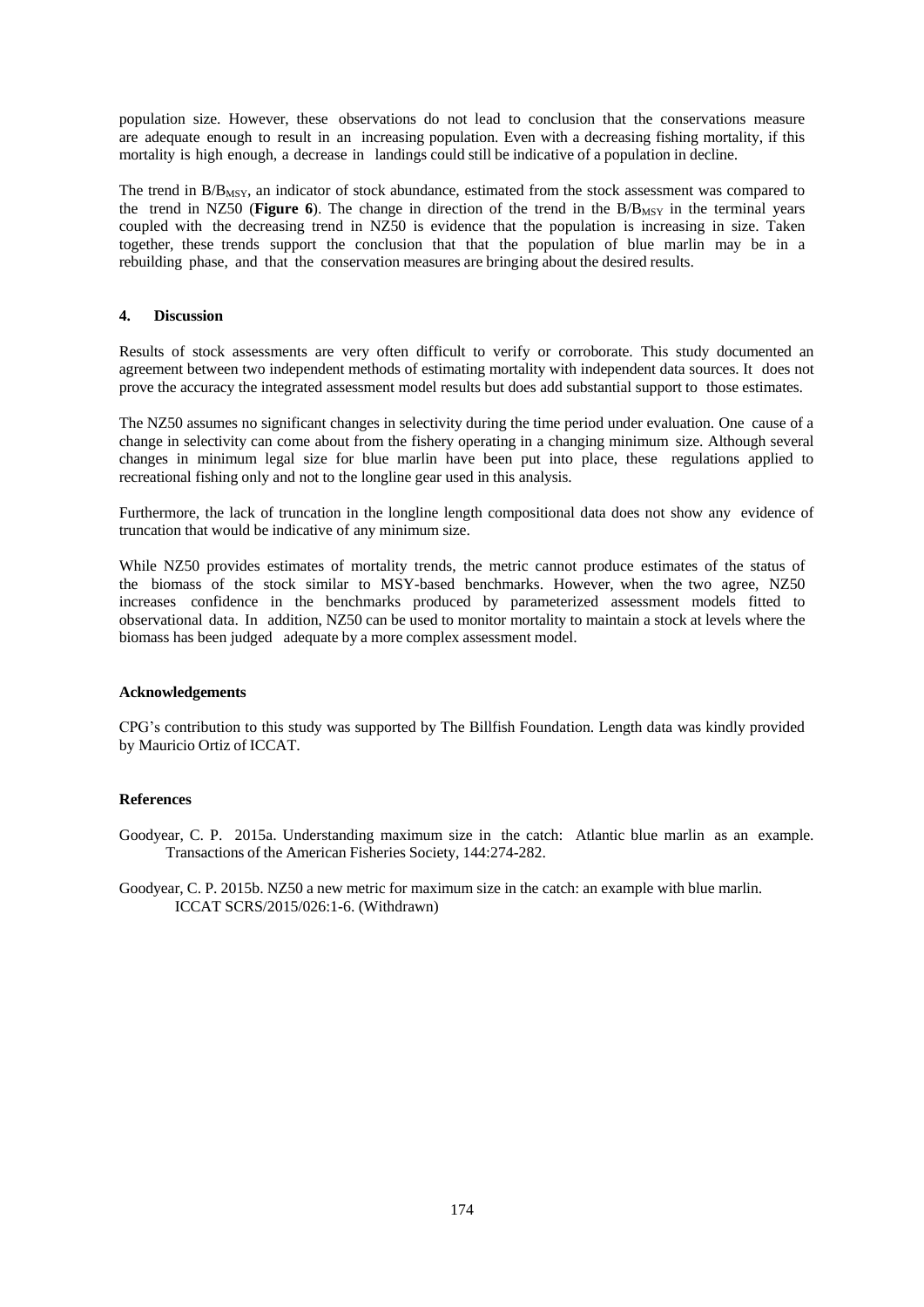|      |              | NZ50   | NZ50   |      |              | NZ50   | NZ50   |
|------|--------------|--------|--------|------|--------------|--------|--------|
| Year | <b>Nfish</b> | 175 cm | 200 cm | Year | <b>Nfish</b> | 175 cm | 200 cm |
| 1970 | 108          | 0.2789 | 1.0846 | 1994 | 1636         | 0.5260 | 0.9740 |
| 1971 | 420          | 0.2491 | 0.5174 | 1995 | 3750         | 0.8019 | 1.2244 |
| 1972 | 212          | 0.1850 | 0.3121 | 1996 | 5160         | 0.7605 | 1.3060 |
| 1973 | 80           | 0.3333 | 0.5369 | 1997 | 3004         | 0.7160 | 1.4172 |
| 1974 | 55           | 0.0753 | 0.2384 | 1998 | 2137         | 0.6503 | 1.3101 |
| 1975 | 1031         | 0.2508 | 1.0127 | 1999 | 2517         | 0.7877 | 1.8544 |
| 1976 | 724          | 0.2839 | 0.7107 | 2000 | 1136         | 0.5746 | 1.3903 |
| 1977 | 404          | 0.2932 | 0.6366 | 2001 | 1301         | 0.7768 | 2.1327 |
| 1978 | 194          | 0.2257 | 0.5579 | 2002 | 1987         | 1.1795 | 2.6587 |
| 1979 | 73           | 0.3311 | 0.7508 | 2003 | 1756         | 0.7340 | 1.6964 |
| 1980 | 505          | 0.3813 | 0.5901 | 2004 | 1838         | 0.4244 | 1.1058 |
| 1981 | 1341         | 0.6271 | 1.1739 | 2005 | 7109         | 0.8229 | 1.8927 |
| 1982 | 1137         | 0.5400 | 1.0115 | 2006 | 4645         | 0.4081 | 0.9097 |
| 1983 | 1085         | 0.4891 | 0.7489 | 2007 | 2556         | 0.4001 | 0.8660 |
| 1984 | 1456         | 0.5211 | 0.8628 | 2008 | 1590         | 0.4307 | 0.9768 |
| 1985 | 1490         | 0.4757 | 0.9585 | 2009 | 2051         | 0.3136 | 0.7275 |
| 1986 | 964          | 1.1999 | 3.5728 | 2010 | 1833         | 0.3262 | 0.7042 |
| 1987 | 404          | 0.5593 | 1.3859 | 2011 | 2201         | 0.4354 | 0.9980 |
| 1988 | 636          | 0.4136 | 0.7952 | 2012 | 903          | 0.4814 | 1.1226 |
| 1989 | 1066         | 0.4007 | 0.6946 | 2013 | 636          | 0.4451 | 1.0277 |
| 1990 | 2000         | 0.5080 | 1.1385 | 2014 | 666          | 0.3694 | 0.8583 |
| 1991 | 992          | 0.4234 | 1.0418 | 2015 | 456          | 0.4126 | 0.8513 |
| 1992 | 650          | 0.7045 | 1.4728 | 2016 | 445          | 0.3806 | 0.8045 |
| 1993 | 718          | 0.4296 | 0.8577 | 2017 | 420          | 0.3654 | 0.7764 |

**Table 1.** Estimates of NZ50 for blue marlin from cumulative frequency distributions of LJFL from lengths from longline gear. The estimates of NZ50 used a threshold of 175 cm and 200 cm for comparison.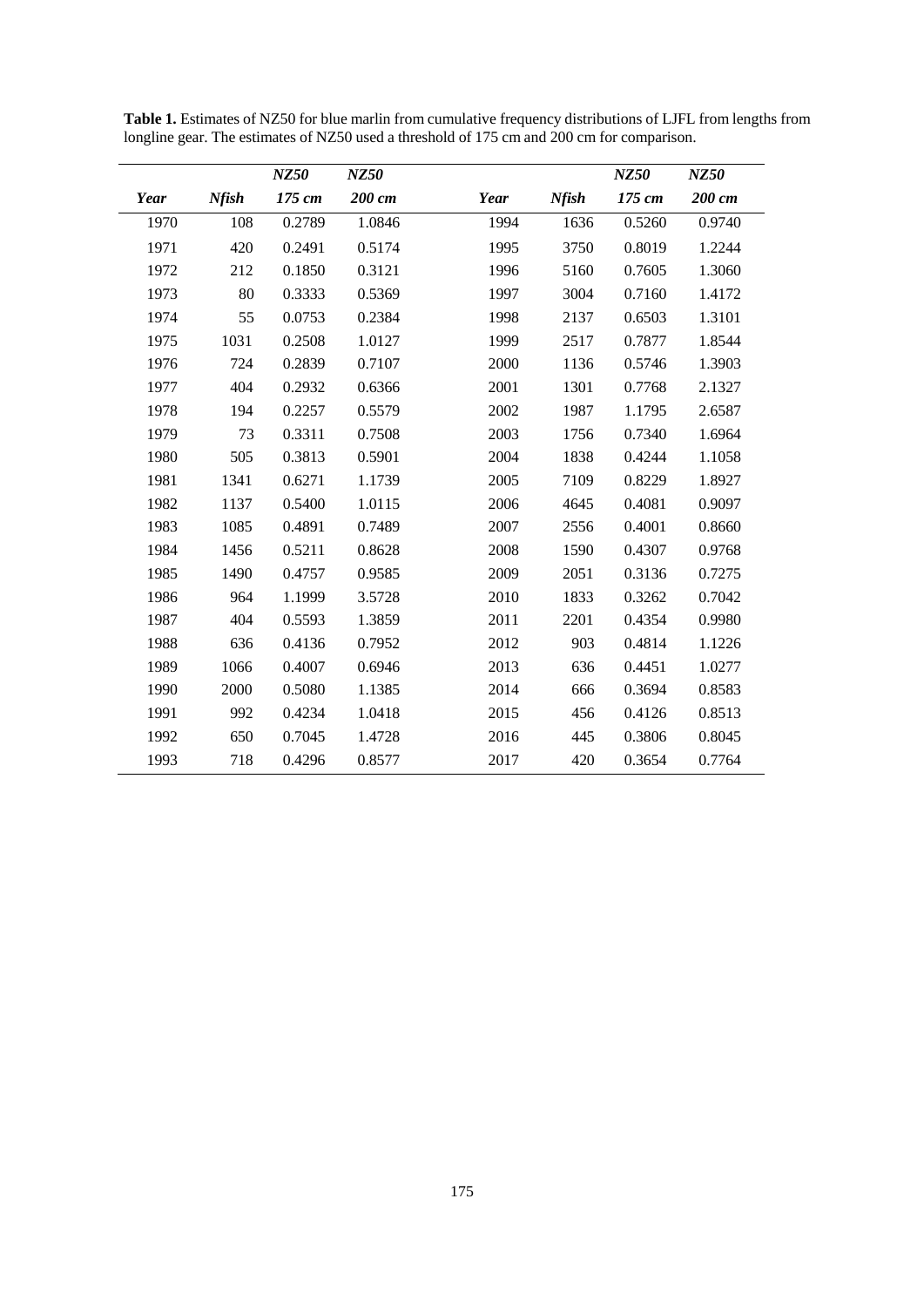

**Figure 1.** Longings of blue marlin by gear type (RR, rod and reel; PS, purse seine; OT, other; mFAD, fish aggregating devices; LL, longline; ART artisanal) 1956-2016.



Figure 2. Mean length (LJFL) with spline fit of blue marlin caught by all longline gear in the Atlantic, 1970-2017.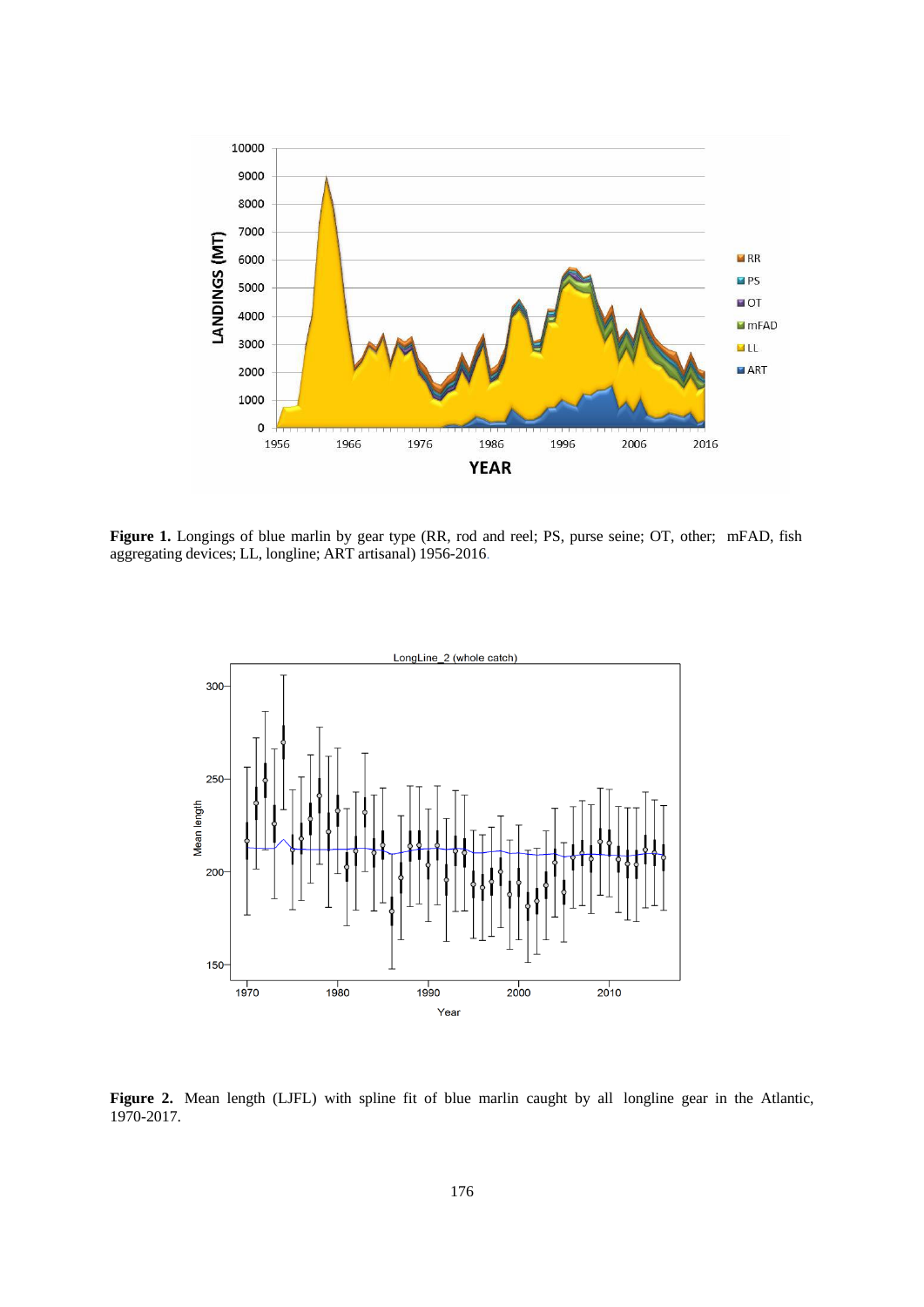

Figure 3. Relative frequency of longline length compositions for three different eras (top); cumulative frequency of length for 1975, 1985, 1995, 2005 and 2015 (bottom). Vertical line is NZ50 threshold value.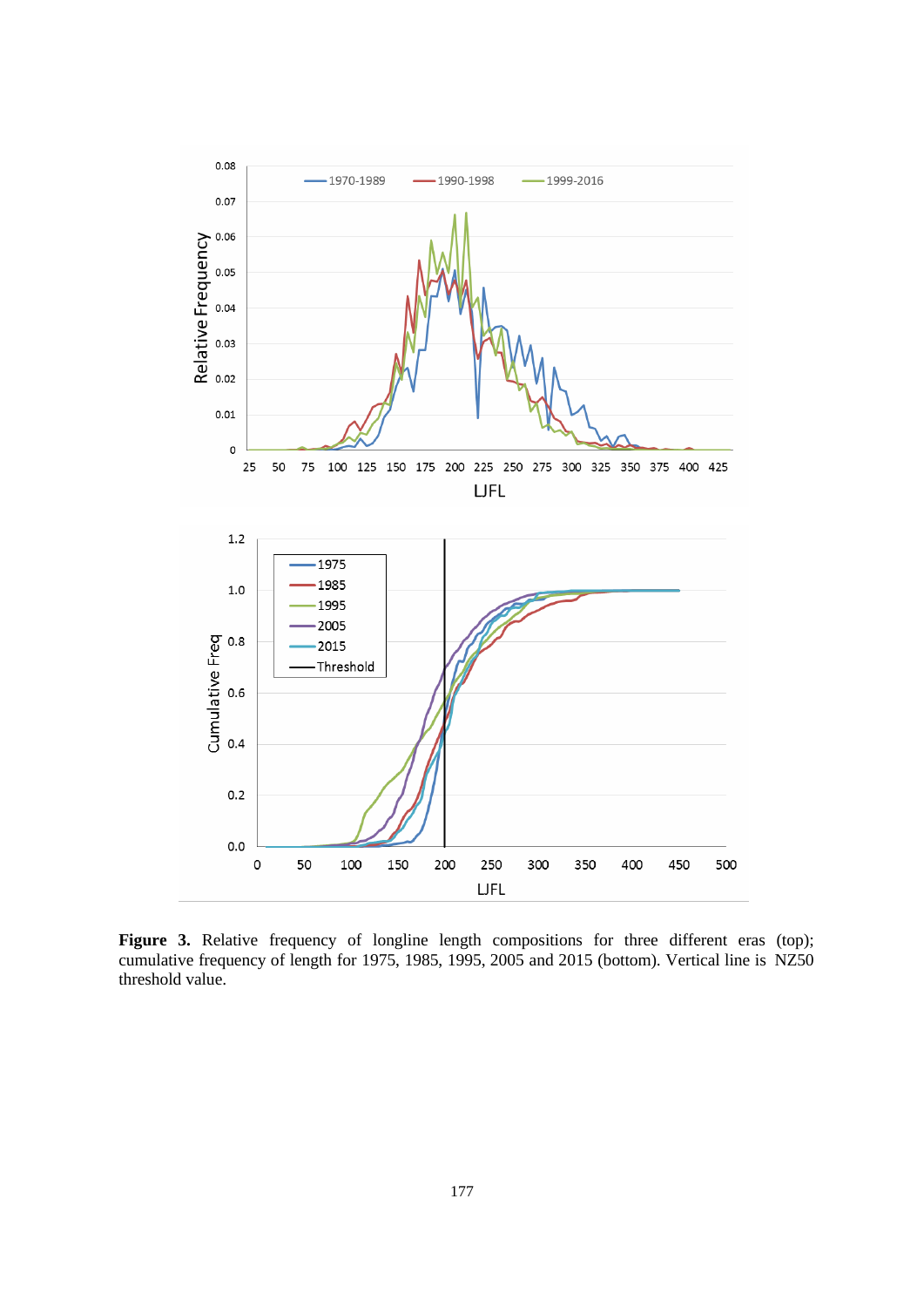

**Figure 4.** Total landings of blue marlin (bars, 1970-2016), NZ50 with a threshold of 200 cm LJFL (points) and 3 year moving average, 1970-2017.



**Figure 5.** Total landings of Atlantic blue marlin (bars), NZ50 with a 200 cm threshold and lagged 2 years, 3 period moving average (green line), and F/F<sub>MSY</sub> (red line) from the 2018 continuity stock assessment model fit with all length information removed.